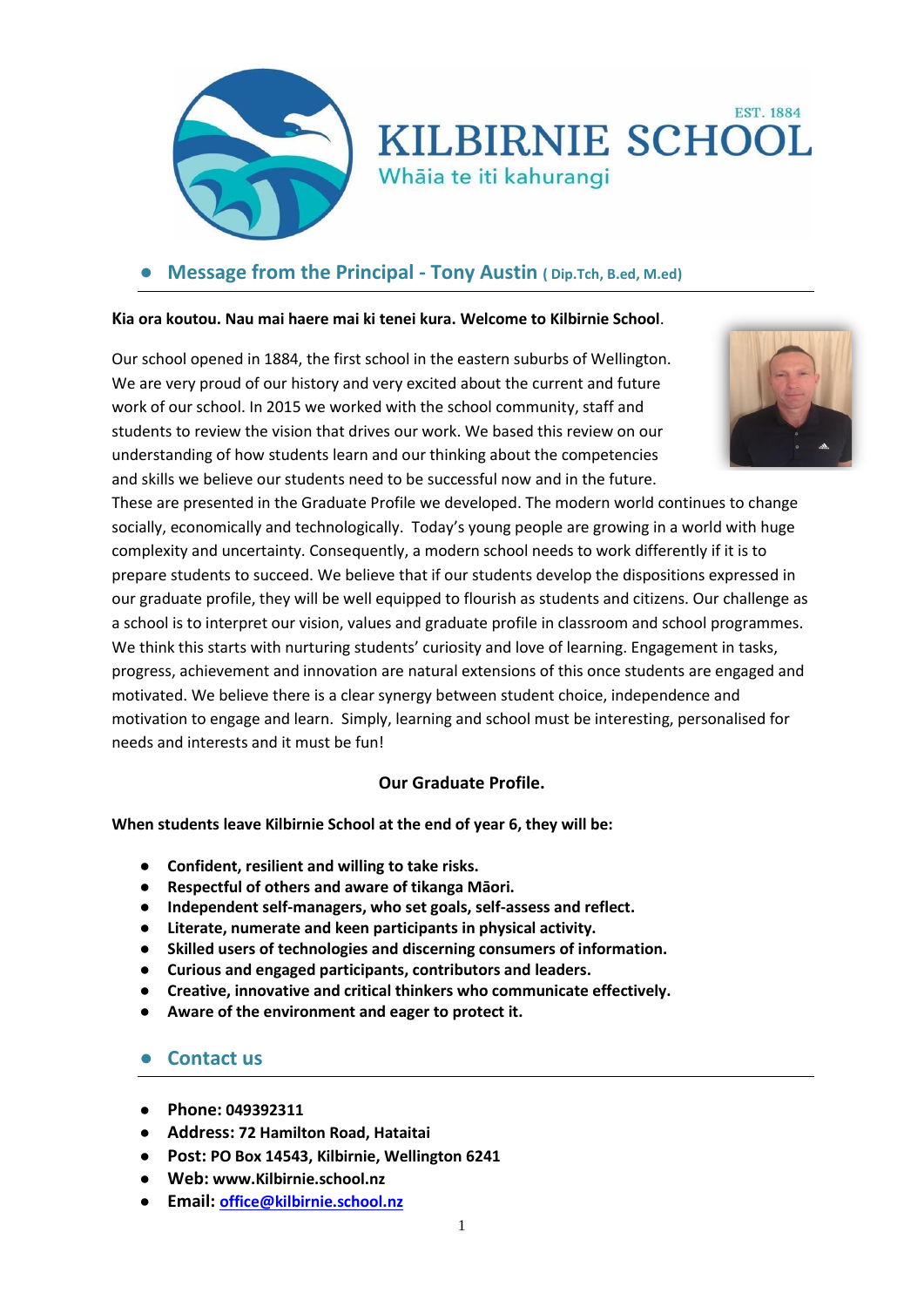#### **Kilbirnie School Vision**

#### **Challenge and inspire for lifelong learning and achievement**

#### ● **Kilbirnie School Whakatauki**

#### **Wháia te iti kahurangi, ki te tûohu koe me maunga teitei**

This Whakatauki speaks of aspiration, striving for success and determination to be the best one can be. It is about aiming high and persevering when challenged. These themes resonate with the vision, graduate profile, enablers and values of Kilbirnie School. This Whakatauki is aligned to education in a broad sense, with education and learning beginning at birth and continuing throughout life.

#### ● **Kilbirnie School Motto**

#### **Whãia te iti kahurangi**

Our motto is associated with the idea of encouraging and supporting learners to strive to reach their personal potential - to be the best they can be.

This motto encourages us to pursue the things that we believe are important in growing our students into lifelong learners and achievers. The motto is closely aligned to the notion of personalised learning. Our school intends to deliver personalised learning regarding student needs and interests. We conceptualise success and achievement in a holistic sense. We also believe all students are capable of engagement, progress and achievement.

#### ● **Kilbirnie School Values**

We aim to develop the values of The New Zealand Curriculum. These values are integral to school life. They are to be woven through the curriculum, modelled by staff, students and community and at all times explicitly taught.

#### **Core Values: C.A.R.E.**

| <b>Confidence</b>  | Inquiry; Curiosity; Independence; Responsibility        |
|--------------------|---------------------------------------------------------|
| <b>Achievement</b> | <b>Excellence; Creativity; Innovation; Co-operation</b> |
| <b>Respect</b>     | Honesty; Consideration; Integrity; Diversity            |
| Empathy            | <b>Caring; Compassion; Sense of Family</b>              |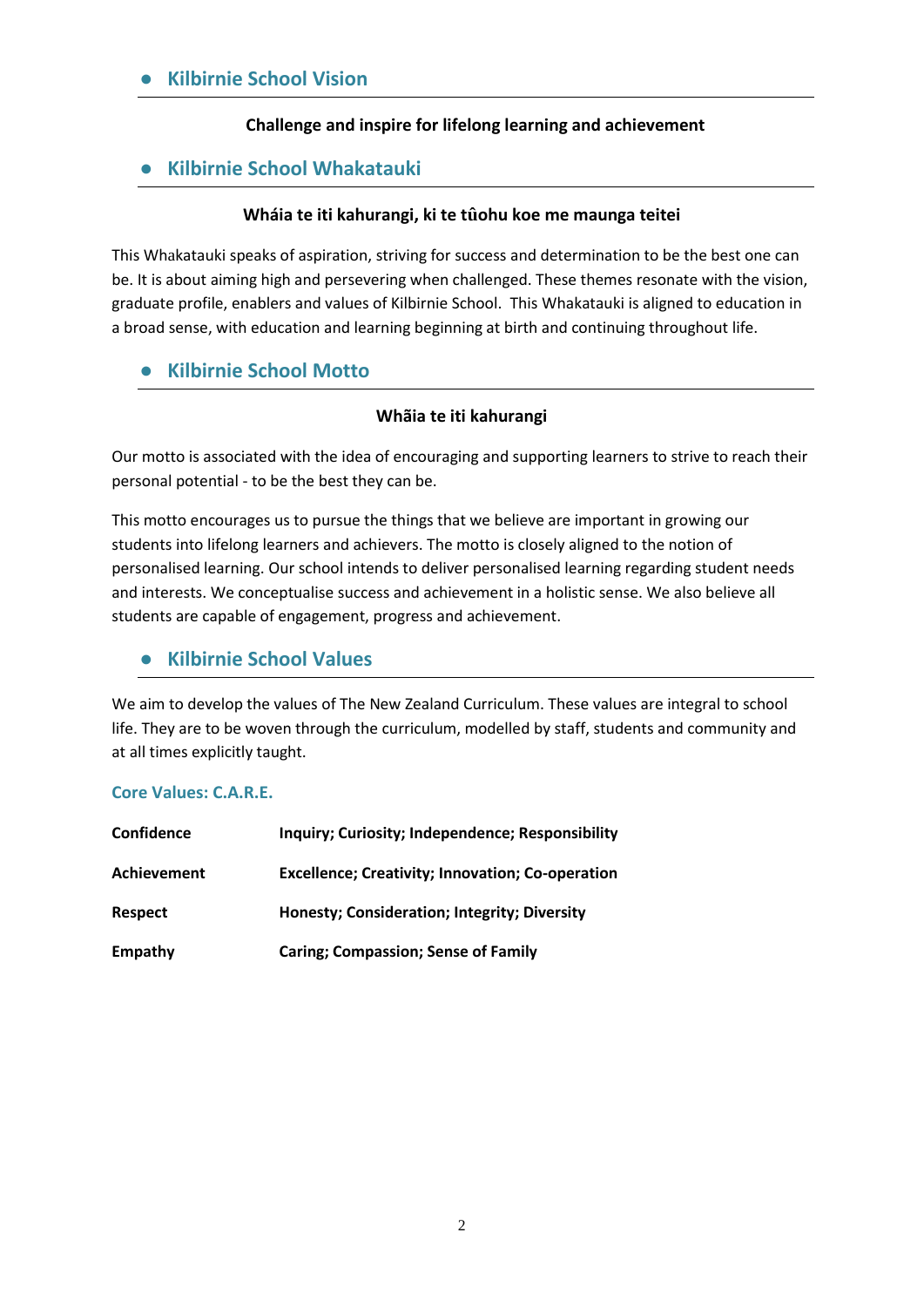

Our school logo tells the story of our place. It was developed in 2015 and reflects the local story of Ngake and Whãtaitai, the two taniwha who once lived in the lake that is now Wellington harbour. Ngake, the lithe serpent burst through the side of the lake to get to the sea, while Whãtaitai's attempt left him beached in the shallows near the harbour entrance. After many years, an earthquake lifted Whãtaitai right out of the water, and his spirit transformed into a bird, Te Keo, which flew to the top of the closest mountain, Matairangi (Mount Victoria), which we can see from our playground. This story is also depicted in the carved waharoa (gateway) at the school's Hamilton Road entrance. The blue of the logo references the traditional colour of the school as well as reflecting the local sea, and green shades have been introduced to depict the sea and hills.

The logo was designed and created by graphic designer and illustrator Renee Feith.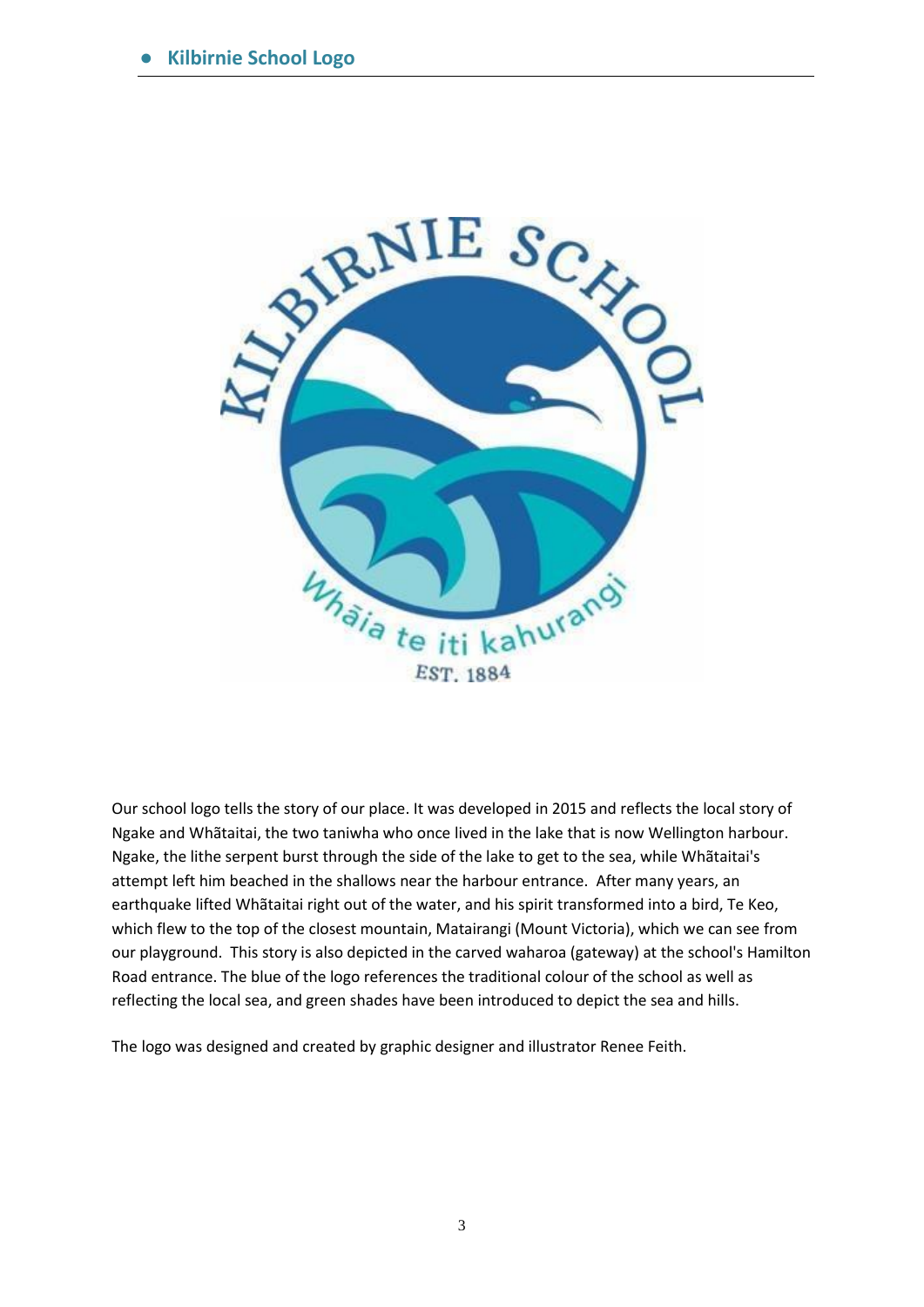



# ● **Latest ERO Report.**

#### **Findings:**

#### **(May 2019)**

Achievement data from 2015 to 2018 shows that most students achieve at and above The New Zealand Curriculum expectations in writing and mathematics, with almost all achieving at and above expected levels in reading.

Leaders have clear expectations that all students, including those at risk of not achieving, will be supported to make accelerated progress. In reading and writing, two thirds of students achieving below expectations at the start of 2018 made accelerated progress during the year.

School achievement information from 2018 shows that many students moved from achieving at the expected level to above this level during the year in reading and writing.

Children are engaged, active learners. They talk confidently about their learning and progress. Children know about and demonstrate the CARE values. A sense of belonging is clearly evident. Respectful interactions are an integral part of the school culture. Teachers are responsive to students' interests and holistic wellbeing. They know the students well and build positive and affirming relationships.

Well-considered theory and practice to guide the development of innovative learning environments is in place, supporting current and future teaching and learning. This includes increased emphasis on student choice.

The school's bicultural policy sets high expectations for leaders and teachers to emphasise Māori culture and language. A bicultural curriculum is evident, and the school is extending and further developing this emphasis.

The broad curriculum provides a wide range of learning opportunities for students. Leaders and teachers have developed and documented expectations for teacher practice to guide student learning and development.

There is a considered approach to coverage of The New Zealand Curriculum and students' interests inform their inquiry and authentic contexts for learning.

The school's bicultural policy sets high expectations for leaders and teachers to emphasise Māori culture and language. A bicultural curriculum is evident, and the school is extending and further developing this emphasis.

#### **On the basis of the findings of this review, ERO's overall evaluation judgement of Kilbirnie School's performance in achieving valued outcomes for its students is: Strong.**

#### **Conclusion:**

The board and senior leaders set clear and positive direction for promoting student learning, achievement and wellbeing in an inclusive school. The curriculum provides an extensive range of experiences to motivate and engage learners. Students are confident, respectful and active in school life. The tone is settled and there are strong partnerships with parents and the community. ERO is likely to carry out the next review in four-to-five years.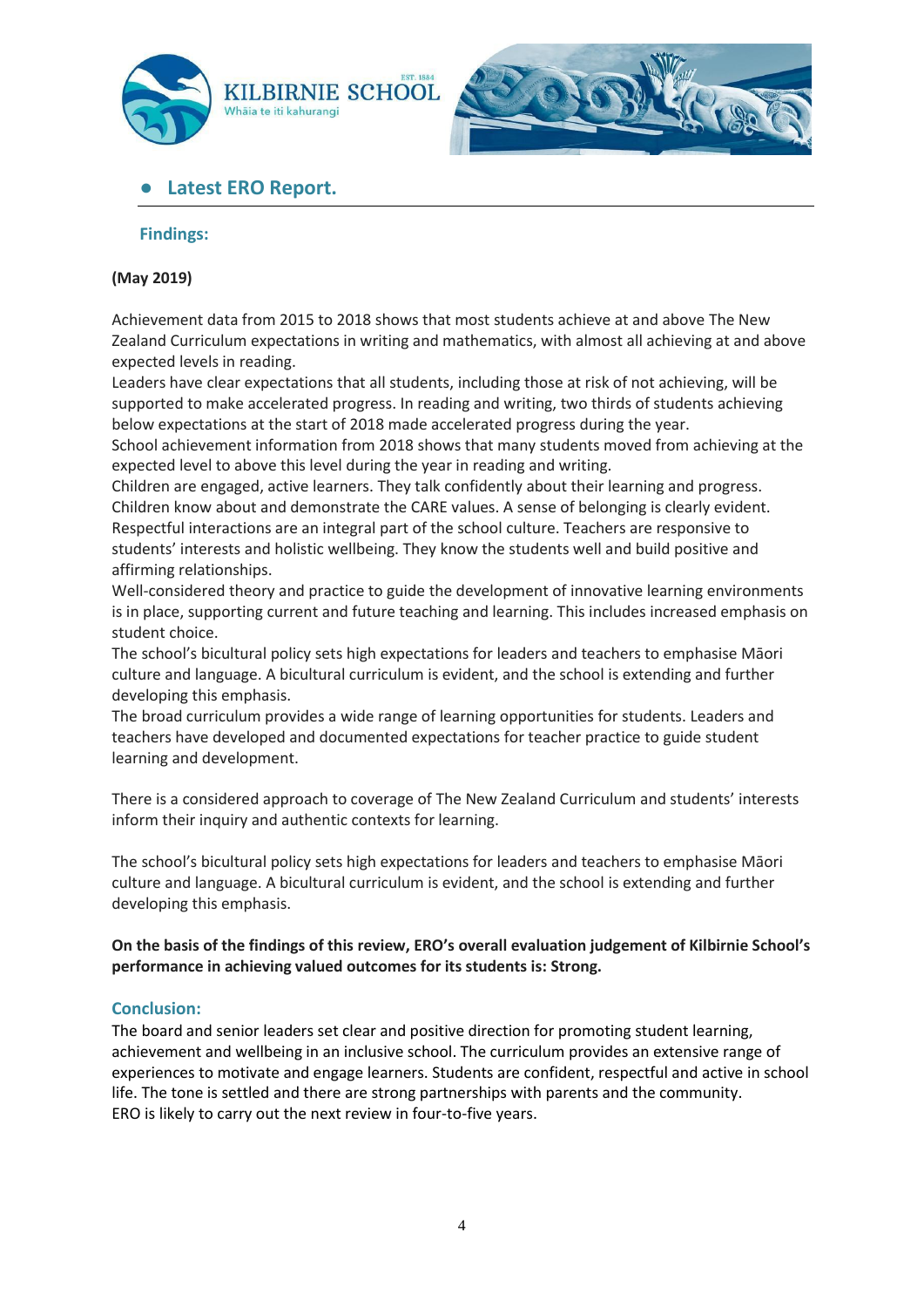## **School Roll**

Kilbirnie School has had an enrolment scheme in place since the beginning of 2006. The school roll is between 220 and 250 students. The school draws its population from a narrow geographical zone, north of the Kilbirnie shopping area and east of Newtown. In 2019, approximately 63% of students are New Zealand European, 10% Māori, 10% Asian, 6% Pasifika and 11% are from other ethnicities. Attendance figures are excellent and there are no major truancy issues. There is little transience.

## ● **Curriculum**

The major focus centres on the implementation of The New Zealand Curriculum, with literacy and numeracy being the core focus areas. Other areas of the curriculum are delivered to students using our integrated inquiry learning model. Our graduate profile guides curriculum review and development.

Our curriculum is designed to foster individual and group learning, and to give students the skills, attitudes and knowledge to become life-long learners. Students are encouraged to take risks to develop their natural strengths and abilities as well as to assume responsibility for their own learning. There is a strong emphasis on building children's self-esteem so that they will have the confidence to use their skills and talents in a positive manner. There is also a clear expectation that children will develop socially responsible attitudes through caring co-operative group behaviour and service to the school.

#### ● **Personnel**

We take great pride in our strong commitment to professional development, collegial decision making and co-operative team endeavour. Performance management systems are designed to improve the quality of learning and teaching in the school. Regular assessment of both teaching and learning assists the school in identifying priorities and implementing changes. All professional development is linked to the school's strategic direction.

**2022 Teaching Staff:** This year **Peter Dobson** will work as Deputy Principal alongside **Glenys Johnston. Asha Patel** is our senior teacher and completes the management team.

| Ngake Hub led by Asha Patel. |                      |                           |  |  |
|------------------------------|----------------------|---------------------------|--|--|
| <b>Teacher</b>               | Home room            | <b>Student year level</b> |  |  |
| <b>Asha Patel</b>            | Mrs Patel's Homeroom | Year 1                    |  |  |
| <b>Rachel France</b>         | Rachel's Homeroom    | Year 1 and 2              |  |  |
| <b>Kay Mudge</b>             | Mrs Mudge's Homeroom | Year 1 and 2              |  |  |

| Whãtaitai Hub led by Glenys Johnston.    |                          |                           |  |  |
|------------------------------------------|--------------------------|---------------------------|--|--|
| <b>Teacher</b>                           | Home room                | <b>Student year level</b> |  |  |
| <b>Elaine Cooper</b>                     | Elaine's Homeroom        | Year 2 and 3              |  |  |
| <b>Glenys Johnston &amp; Tina Davies</b> | Ms J's & Tina's Homeroom | Year 3                    |  |  |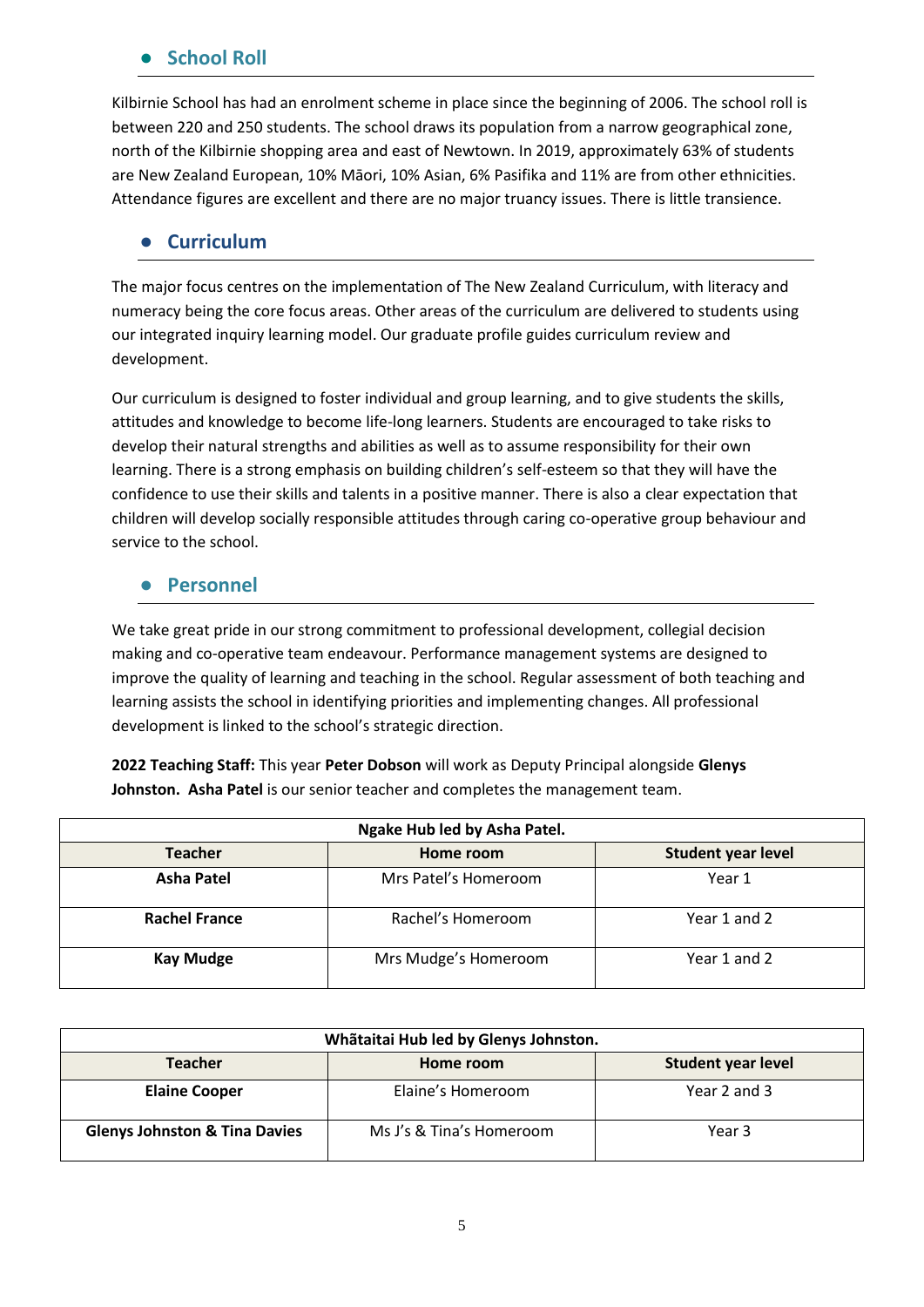| Matairangi Hub led by Peter Dobson. |                                 |                           |  |  |
|-------------------------------------|---------------------------------|---------------------------|--|--|
| <b>Teacher</b>                      | Home room                       | <b>Student year level</b> |  |  |
| Lou de Lange                        | Lou's Homeroom                  | Year 4, 5 and 6           |  |  |
| Peter Dobson & Katrina Te Rito      | Mr D's & Mrs Te Rito's Homeroom | Year 4, 5 and 6           |  |  |
| Soazik Dunkin                       | Soazik's Homeroom               | Year 4, 5 and 6           |  |  |

**Katrina Te Rito** will work in Mr D's & Mrs Te Rito's Homeroom. Katrina will also lead our comprehensive sports programme. **Rachel France** will work across the school providing both teaching and learning and teacher professional development in te reo and tikanga Māori. Rachel will lead the junior and senior choirs and also our kapa haka group. **Tina Davies** will work regularly in Ms J's & Tina's Homeroom.

# ● **Property**

The school has undergone considerable redevelopment, with a new hall, administration and four roomed classroom learning studio being built. The Ngake hub works in this learning studio which is architecturally designed as an Innovative Learning Environment (ILE).

The Matairangi Hub was fully modernised in 2021 and now operates as a modern learning environment. The design also allows the sliding doors between the homerooms to be closed at times allowing the groups to work independently of each other. The toilet block near this hub was modernised in 2016.

The Whãtaitai hub works out of three prefabs and a resource area. The original prefab has been located on the school site since the early 1970's; the other two were relocated to the school in the late 1990's. We have plans to replace this hub with a new building.

The school has a number of asphalt playground areas, a shaded area, a grassed field and wellequipped adventure playground. The school pool, built in 1945, has undergone extensive redevelopment and is now heated by a heat pump.

# ● **School Board.**

The School Board is an elected and co-opted group, consisting of parents/caregivers, staff representative and principal.

The Board's role is to ensure that correct and adequate resources are available to the staff to enable them to teach the children to the best of their ability. These resources include well maintained property, current learning materials and equipment, as well as relevant professional learning and development and management processes. **The 2022 board is :** 

- **Davin Hall- Presiding member (chair).**
- **Chris Montgomerie**
- **Robin Fepuleai**
- **John Denton**
- **Heidi Cannell**
- **Andrew Davies**
- **Peter Dobson (Staff Representative)**
- **Tony Austin (Principal)**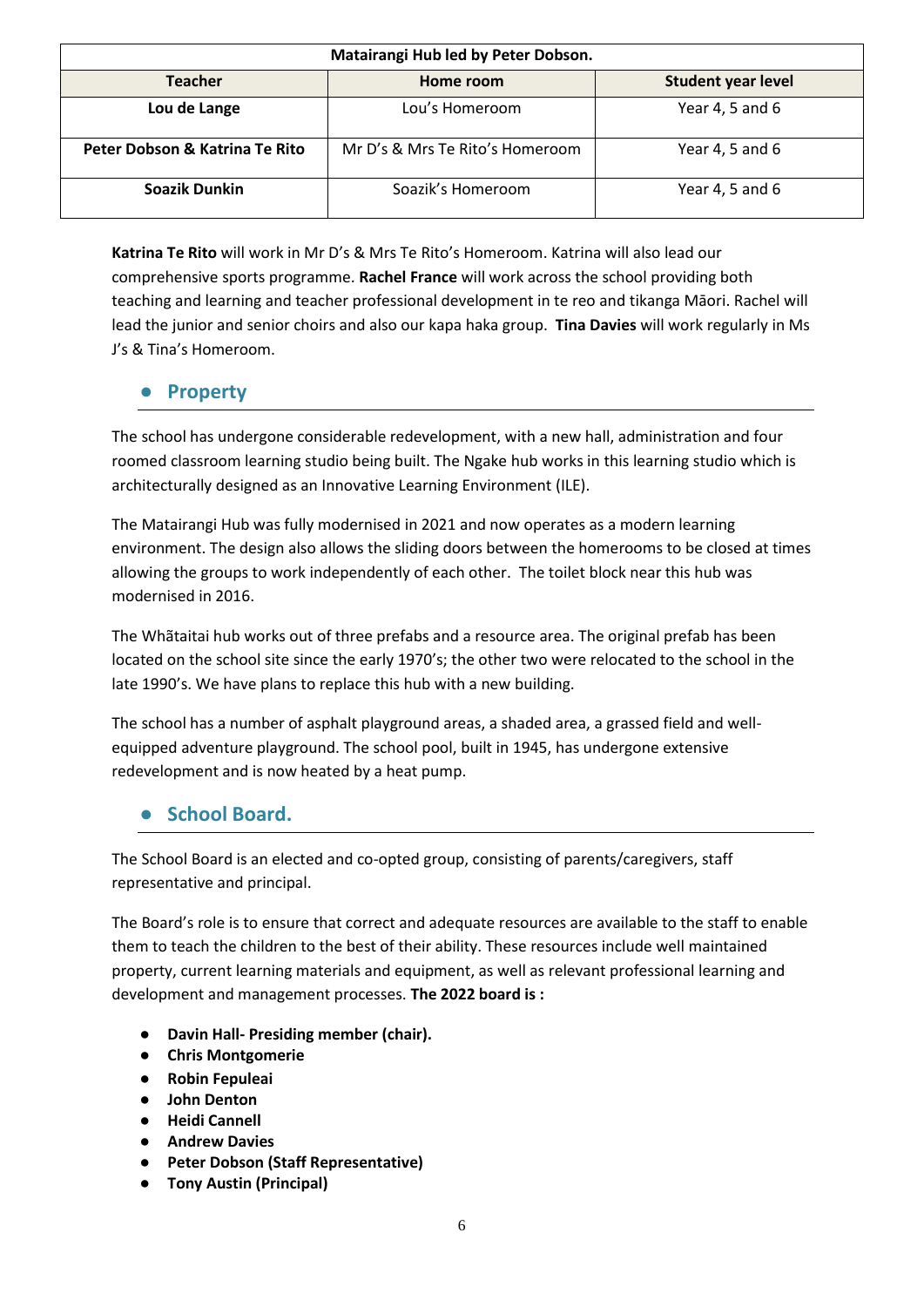



# **Enrolment Procedures**

In the latter weeks before a 5-year-old starts school, we welcome preschoolers and parents to meet and spend time with their class and teacher. The time is Friday morning, from 9.00 until 10.30am.

Please advise friends or neighbours to contact the school prior to enrolling new students. A Birth Certificate must be presented when all students are enrolled, as well as proof of immunisation. Proof of address is also required.

# ● **School Zone**

The school operates a zoning policy, intended to avoid overcrowding. All students who live within the home zone described below shall be entitled to enrol at Kilbirnie School.

'From the southern end of Hinau Street continue north east following Konini Road then along Hataitai Road. The zone turns east onto Huia Road and follows it until it intersects with Rata Road. Continue along Rata Road, onto Evans Bay Parade, then along Cobham Drive till it intersects with Troy Street. Continue along Troy Street, Rongotai Road and Childers Terrace into Rodrigo Road. The zone turns north at the intersection of Rodrigo Road and Duncan Terrace. Continuing along Duncan Terrace and including Kotinga Street, until it intersects with Crawford Road. The zone turns west and continues along Crawford Road until it intersects with Wellington Road and Constable Street. Continue along Wellington Road into Ruahine Street until it intersects with Taurima Street. The zone then continues east along Taurima Street, north along Moxham Ave and east along Waitoa Road until it intersects with Hinau Street and Konini Road.'

Further information can be found on the school website:

#### [www.kilbirnie.school.nz](http://www.kilbirnie.school.nz/)

#### ● **School Donation**

This is set by the Board of Trustees each year and charged to all pupils. The amount may be paid on an annual or a term basis. School donations can be paid by direct credit. The school also operates an EFTPOS machine.

#### ● **Stationery**

The school office does not keep stationery. There are options for purchasing stationery online at OfficeMax and Warehouse Stationery, or instore at the latter.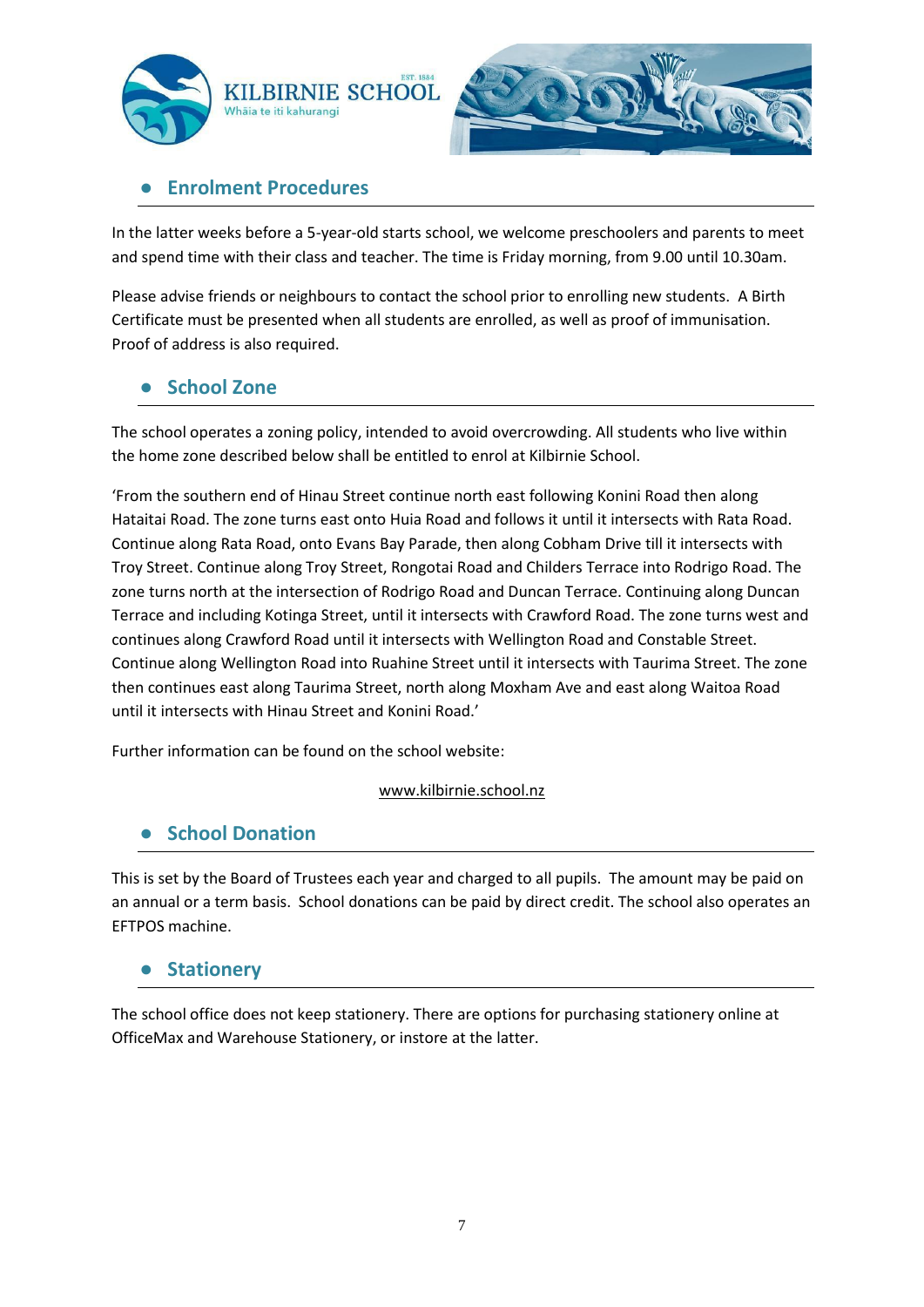

# **Programme Information**

## ● **Assessment**

We recognise that all students are different and learn at different rates. Students of the same age may work towards objectives at different levels, revisiting and building on existing skills, knowledge and understandings.

We assess work essentially to improve student's learning and the quality of the teaching programme, as well as providing information to parents and building up a profile of individual achievement. We assess student's work through observations, checkpoints, individual and peer assessments, pupil conferences, running records and testing.

# ● **Biculturalism**

We are committed to supporting and upholding our commitment to the Treaty of Waitangi. All classes incorporate aspects of tikanga Māori in their programmes and we hold an annual full day and evening of celebration and learning at the time of Matariki.

The school employs a part-time teacher to assist class teachers in the delivery of programmes. All classes have te reo instruction and kapa haka groups operate. The school is also intent on increasing students' knowledge of tikanga Māori. In 2017 the school introduced mihi whakatau to welcome new students and whãnau into our school.

# ● **Class Organisation**

All students are grouped in classes depending on their age. They are taught according to their academic level and personal learning needs. Teachers work to differentiate the curriculum according to the strengths and needs of students. We acknowledge the power of tuakana-teina (peer to peer) relationships in supporting learning. This is promoted within classes and across the school. We organise our school into hubs and expect students to strive for improvement regardless of their level in the school.

Government policy states that students starting school in the first half year, up to June 30, are classified as Year 1, moving to Year 2 status the next year. If students start school during the second half of the year, after July 1, they will be classified as a New Entrant/Year 0, and will become a Year 1 at the start of the following year.

# ● **Information/communication technology and e-learning**

Our school strives to prepare students for the information/digital age. It is vital to ensure the students develop literacy in e-learning. Our school has a well-developed digital infrastructure. The school owns a variety of ICT tools, including class data projectors, Surface pro tablets, iPads and several sets of Apple laptops. Students are using this new technology as an increasingly integral part of their classroom programmes.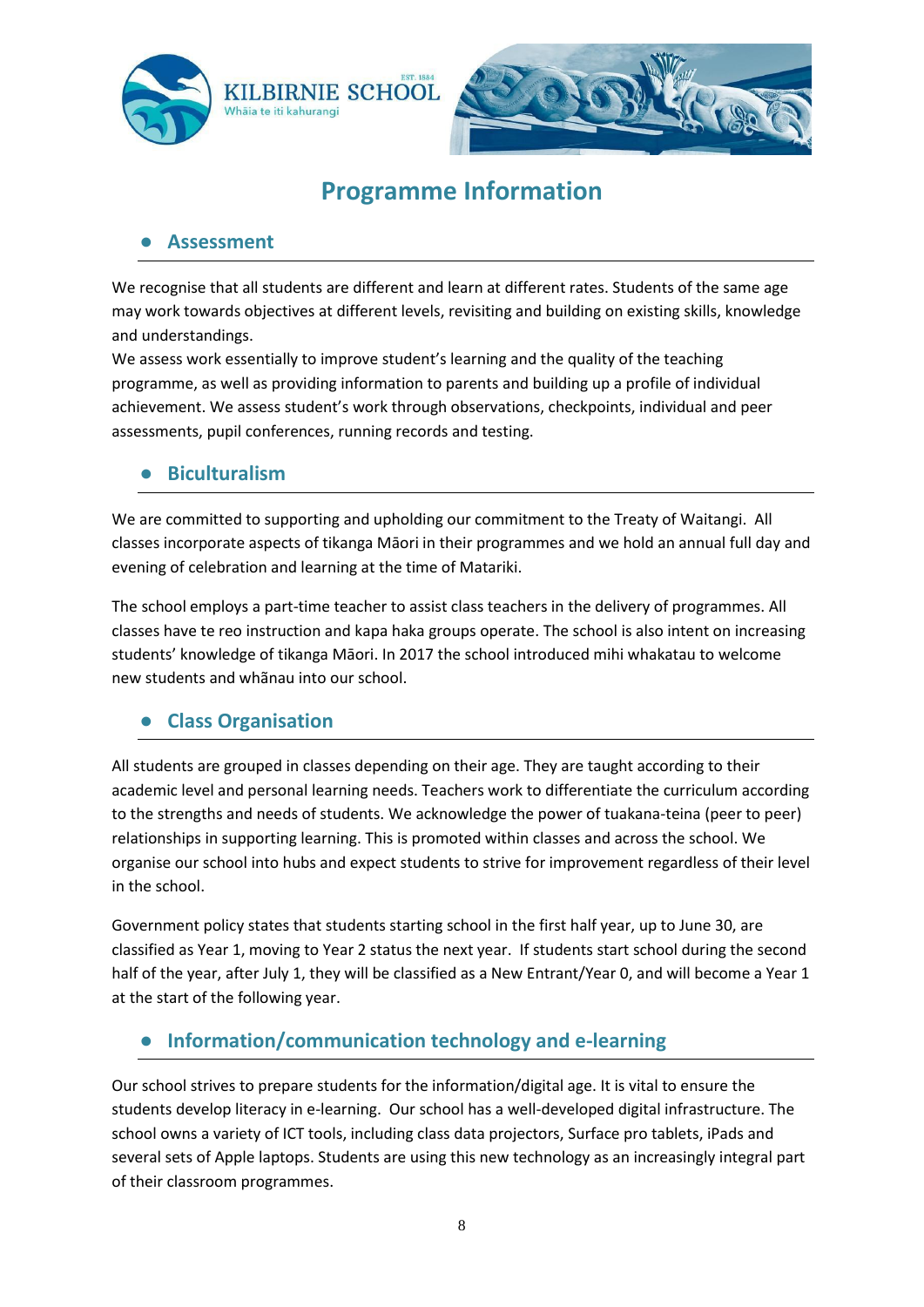Computer programmes and websites are carefully chosen by the staff to ensure that the students gain maximum benefit from these valuable teaching tools. The school is networked and all students are given the opportunity to learn through this medium. This includes learning the safe use of ICT equipment, experimenting with a range of ICT tools, exploring a range of different information products, as well as communicating ideas and information.

Our current website provides information on the following:

- school and board newsletters
- recent ERO report and Ministry of Education profile
- student's work through hub blogs
- student achievement and curriculum information
- sport and cultural activities/information
- school promotional activities
- Board of Trustees and fundraising information
- stationery lists and enrolment forms

Further information can be found on the school website:

#### [www.kilbirnie.school.nz](http://www.kilbirnie.school.nz/)

# ● **Education Outside the Classroom**

We work hard to develop educationally powerful connections between the community and our school. This is an increasingly important aspect of the broad based curriculum we deliver and includes such activities as sporting, musical and educational trips, local walks and visits and education programmes at the museum. Wherever possible, school excursions and trips are directly related to current classroom programmes and are designed to deepen and enrich learning.

An important aspect of the senior school EOTC programme is the school camp. This is held in term 1 for all year 5 and 6 students. The Kilbirnie School camp is exceptionally popular amongst students and parents. The quantity, variety and quality of activities is excellent.

# ● **Learning needs**

Early in each year teachers work with students to ascertain learning areas of strength and areas to target for accelerated development. Teachers use both formal and informal assessment information to make decisions regarding the support needed by individual students. Student needs are detailed in a class needs analysis and in the special needs register. The school Special Needs coordinator (SENCO) monitors these systems and students. Some of this support will be to enrich classroom and whole wide programmes for those students identified as needing extension. Other support will be intended to raise the level of achievement to meet the expected standard.

Personalized programmes of support and other methods of adapting the curriculum to meet the needs of students can operate in the classroom or in small groups working in resource rooms around the school. Teachers, support staff or on occasion parents may operate these programmes. Learning needs, planned actions and personal goals are shared with parents as part of the conferencing process.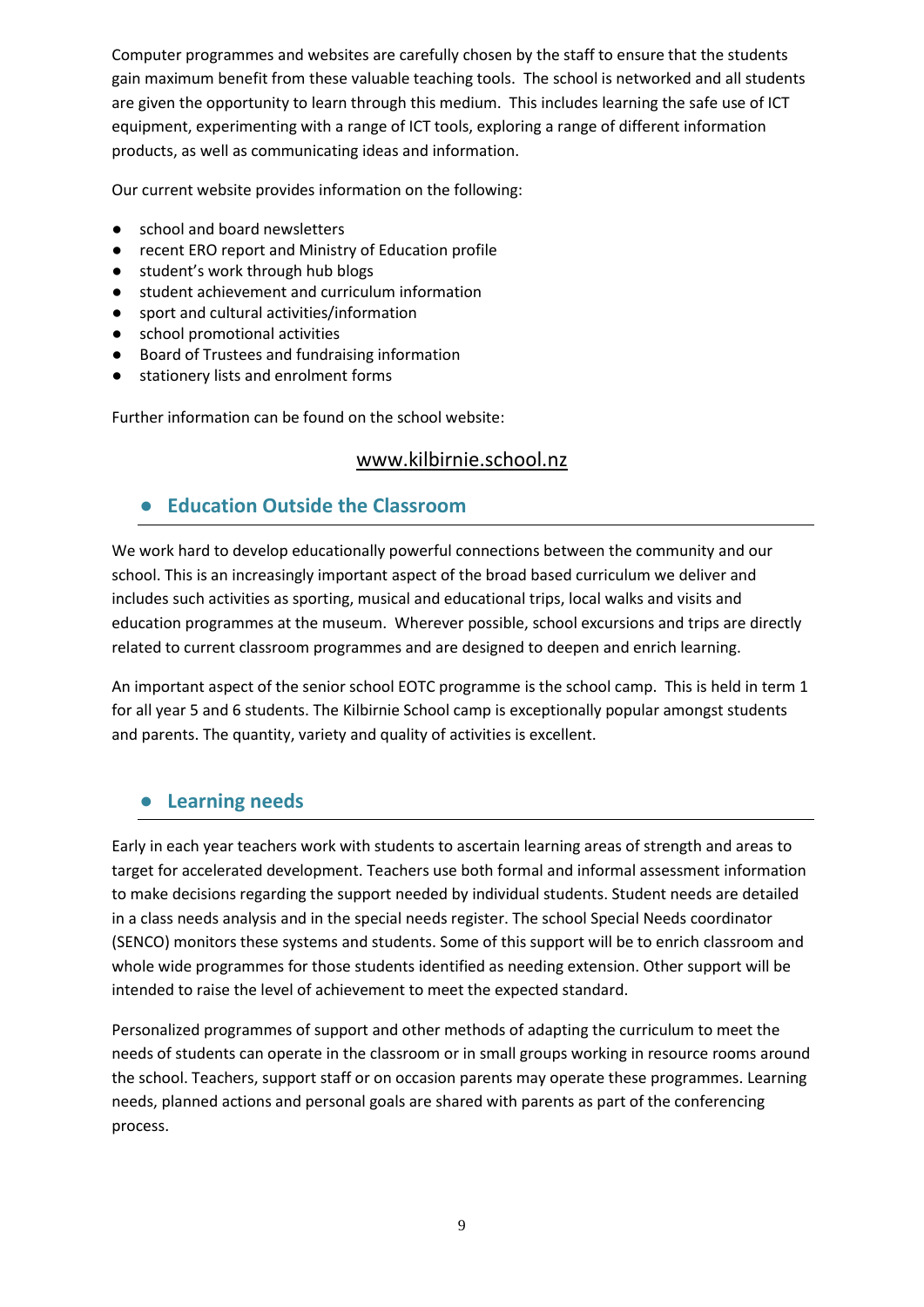



## ● **Homework**

All classroom teachers assign homework for those families that want it. This usually takes the form of regular reading each night at home, this also includes spelling, mathematics and language in the Whataitai Hub and includes personal studies and research work in the Matairangi hub.

# **Library**

All classes are scheduled to use the library at least once a week for regular book exchanges, as well as developing and practicing library skills. Students are permitted to have up to two books on loan at any one time. Please help by ensuring books are returned regularly. All classes have scheduled visits to the Kilbirnie Public Library. Our school library is open and very popular at lunchtimes.

# **Physical Education & Sport**

All students are required to participate in the physical education and sports activities of the school to the best of their ability. If your child is unable to participate because of health reasons or injuries then please send a note to the class teacher.

Classes take part in daily physical activities. Students are involved in a number of sports and other physical activities, including netball, floor ball, mini polo, miniball, touch rugby, cross country, soccer, inter-school sports challenges and so on. The school runs annual athletics and swimming days.

# ● **Reading Assistance**

Students are tested at six years of age and some students are selected for our Reading Recovery programme. This is an intensive short-term daily programme, taken by a specialist teacher, Alison Tannock. Generally, this intervention early in a child's schooling achieves and maintains normal levels of progress. Reading Recovery is in addition to the normal classroom programme, and there is a close consultation between the Reading Recovery teacher, parents and the classroom teacher.

We run a Parent Tutor reading programme in the Ngake Hub. Groups of parents are trained and work with selected children. Other support programmes are in operation in other hubs.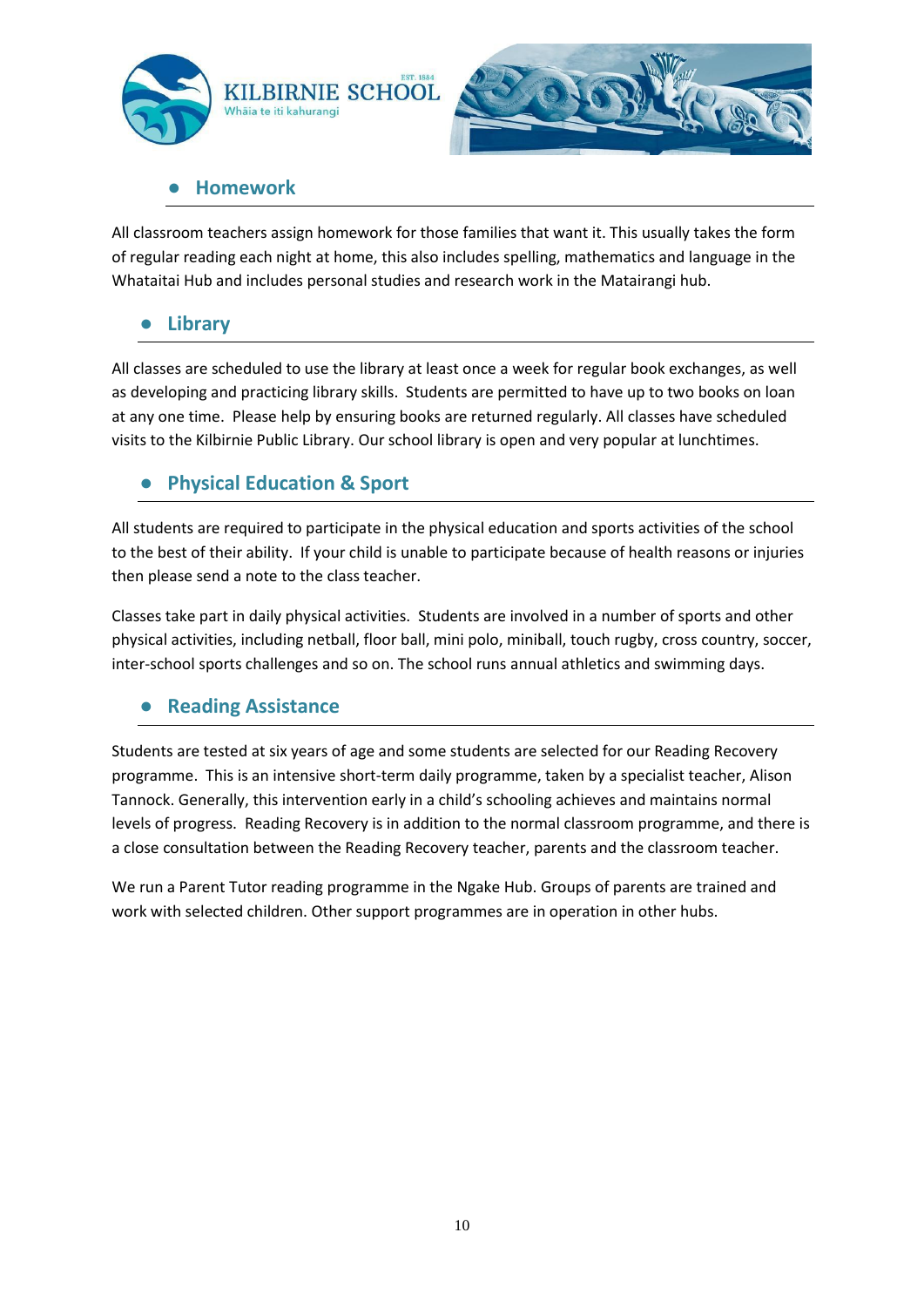



# **Reporting to Parents**

Planned meetings take place throughout the year. We operate a three-way conferencing system across the school. This involves the parent, child and teacher. This approach is consistent with our school wide goal of developing independent, reflective learners. The graduate profile expresses our focus on developing engaged students who assume responsibility for their own learning. Our work to develop these competencies is different depending on readiness of the learners, this includes the conferencing process. Learning portfolios which provide examples of students' work and progress over time are used as part of our approach to reporting to parents. A summative, written record of achievement is included with the portfolio at the end of the year.

Parents are encouraged to make an appointment with the class teacher or Principal at any time during the year (separate from the conference) if they have other matters to discuss.

# **School Expectations**

#### ● **Hours**

Students are not encouraged to enter the school grounds before 8.30am each morning.

● **8.55am First bell rings - students into classes.** 

- **9.00am School begins**
- **10.30-10.50am Interval**
	-
- **12.30-1.30pm Lunch**
- **3.00pm School finishes**

Students are not permitted to leave the school grounds during the day without written permission. We would ask that parents endeavour to have their children at school on time.

#### ● **Attendance**

Regular attendance at school is vital if your child is to maintain a satisfactory rate of learning. It is also important that your child arrives on time to school, as late students cause unnecessary disruption to classes, when the teacher has no option but to repeat instructions for latecomers. If your child is absent or late for any reason, please contact us by phoning 939-2311 or emailing:

# [office@kilbirnie.school.nz](mailto:office@kilbirnie.school.nz)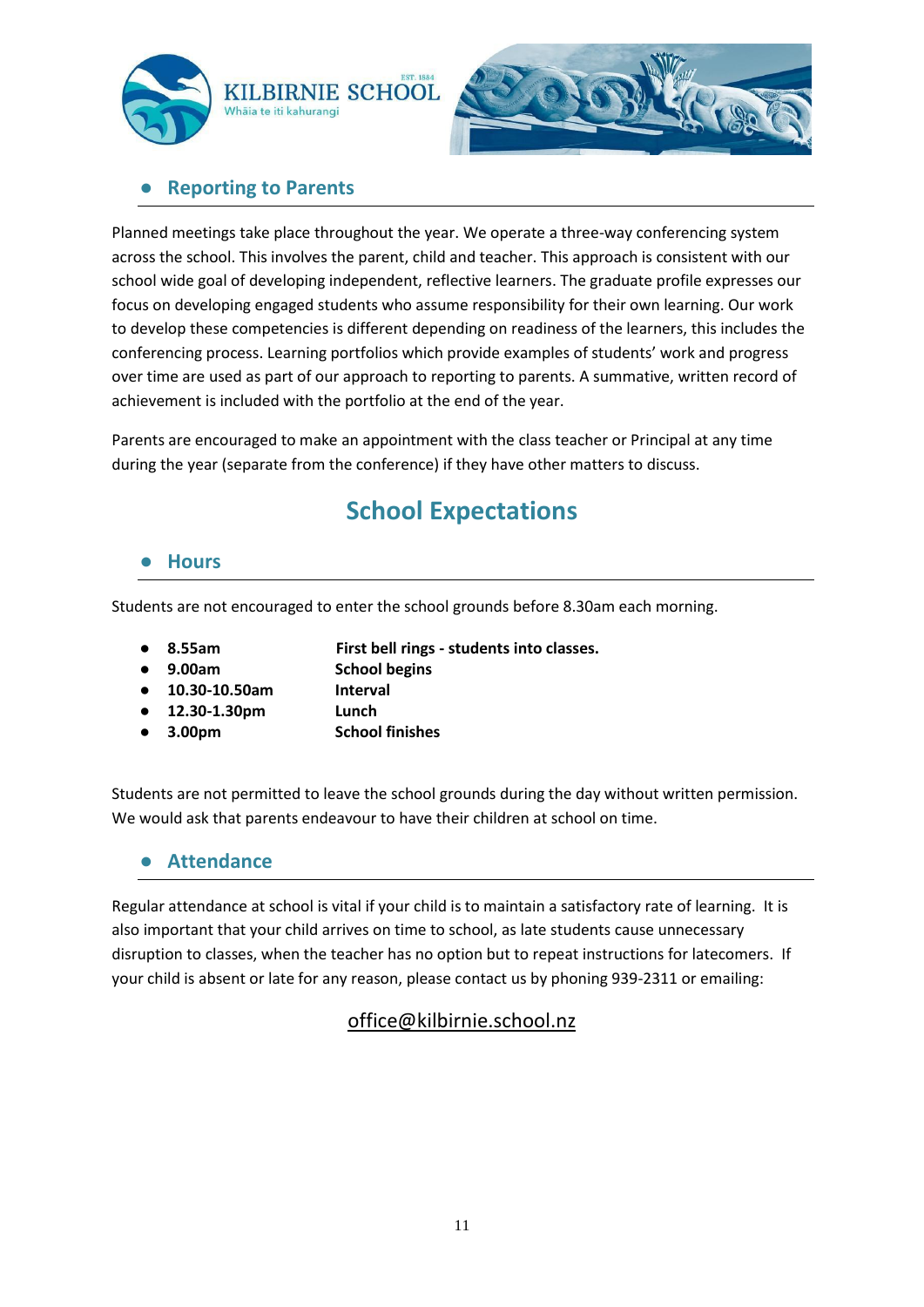



# **Behaviour**

To assist in the development of our students we expect them to be responsible citizens, to have high standards of courtesy, manners and to take care of property. Students are encouraged and expected to take responsibility for their own actions at all times.

Our philosophy is that everyone has the right to work and play without fear and without intimidation from others. We are committed to a friendly, peaceful and safe environment.

#### **Specific Expectations:**

- Students must go straight home after school unless directed by parents to do otherwise.
- Once at school a child may not leave the school grounds without the permission of either the teacher or the Principal.
- Students are not permitted to bring sweets, chewing gum or dangerous items to school such as matches, pocket knives, etc.
- Students are discouraged from bringing toys, radios, money or other valuables to school and if brought, must be handed to the teacher for safe keeping. We cannot be responsible for loss or damage to any such property brought to school.
- Under council by-laws, dogs should not be brought onto school property.

At Kilbirnie School we operate Assertive Discipline and Restorative Practice procedures and teachers take the following stance:

- No child stops a teacher from teaching for any reason.
- No child stops another child from learning for any reason.
- No child will engage in behaviour that is not in his or her best interest or the best interest of others.

# ● **Road Safety**

Road patrols operate on the Moxham Avenue pedestrian crossing and the Hamilton Road "Kea" crossing between 8.45 and 9.00am, and between 3.00 and 3.10pm. We would ask parents to ensure children use these patrols.

We also ask parents picking up children from Moxham Avenue not to stop or park on the yellow lines. As well as being unlawful, it also obstructs the view of the patrol wardens.

The Hamilton Road entrance can be very congested, we would ask that parents not drive into the school grounds to drop off or pick up children, or to park on the yellow lines either side of the entrance.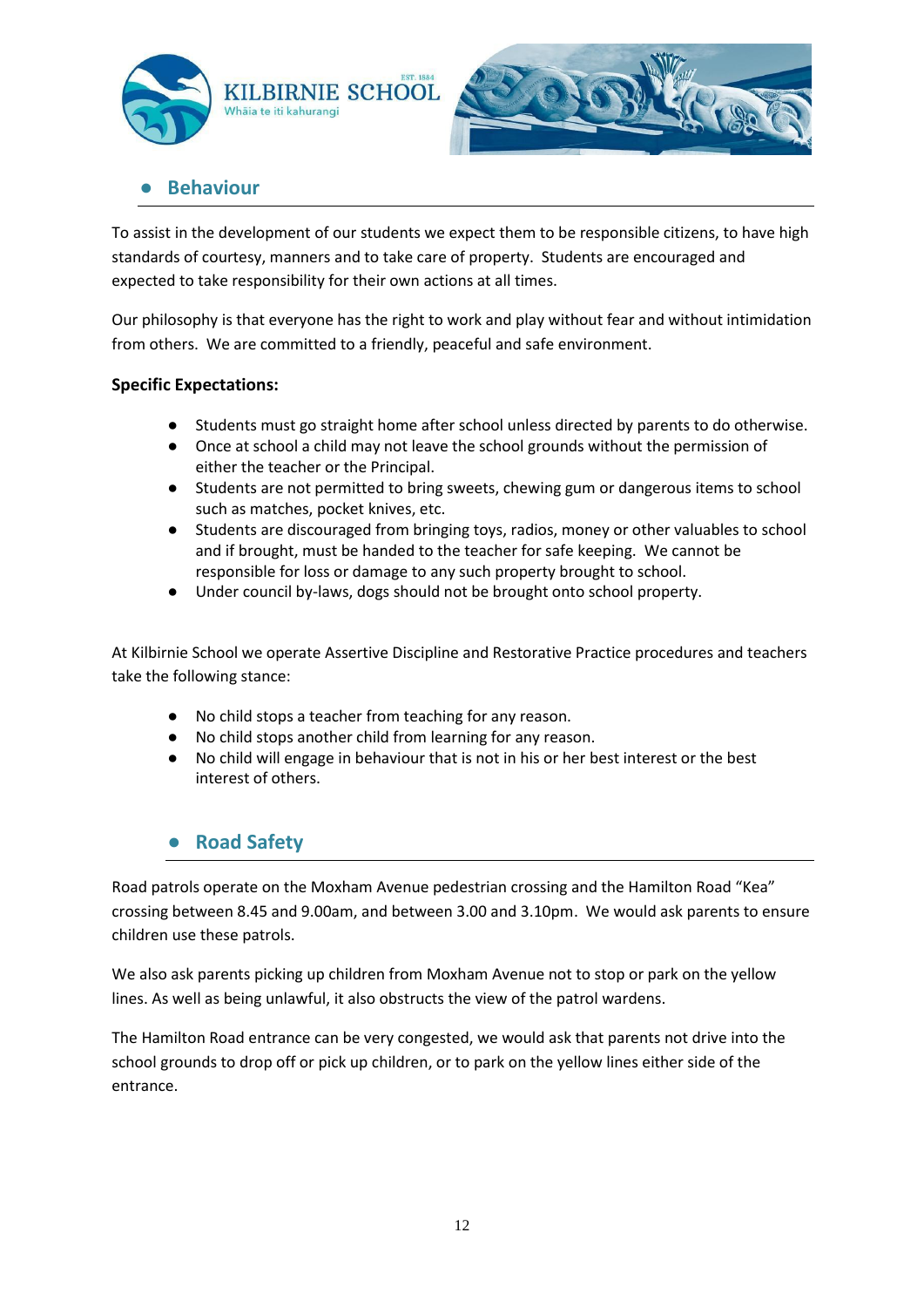



# **At School**

# **After School Care**

Kilbirnie School has an excellent after school care programme. Our after school care programme is registered with Out of School Care and Recreation (OSCAR).

KASC is a supervised childcare programme, which runs from 3.00-6.00pm Monday to Friday during the school term. Only students attending Kilbirnie School are able to attend. Students are provided with afternoon tea and a range of enjoyable activities to choose from.

There is an hourly charge for each child attending the programme, and the facility can be used on a regular or casual basis. Childcare subsidies are available through Work and Income New Zealand (WINZ) for those families that meet the criteria. Information can be found on the school website.

We welcome you to visit us and discuss your childcare needs with the KASC supervisor, or for further information you can contact the school office. People wishing to contact KASC can do so between 3.00-6.00pm, phone 027 230 4798.

KASC also runs a regular holiday programme at the school for Kilbirnie students and siblings up to the age of 12 years. Contact the Supervisor for more information.

#### **Book Club**

Scholastic Book Club offers cheaper editions of popular student's stories, which may be purchased through the school. A list of books available is sent home once a term. Please send the correct money with your order. Orders can also be placed online.

#### ● **Lunches**

All students are encouraged to bring a nutritional lunch from home. Subway, Pita Pit and Sushi may be ordered online. Subway is available on Mondays, Pita Pit on Wednesdays, Hell Pizza on Thursdays and Sushi on Fridays. Students are not permitted to leave the grounds to go to the shops during lunchtime. Parents must advise the school if they require their child to go home for lunch.

#### ● **Newsletters**

These are sent out electronically every second Friday. These newsletters keep parents informed of school activities, future events and other matters of interest. The Board of Trustees newsletter, Trusty News, is distributed to parents after each board meeting.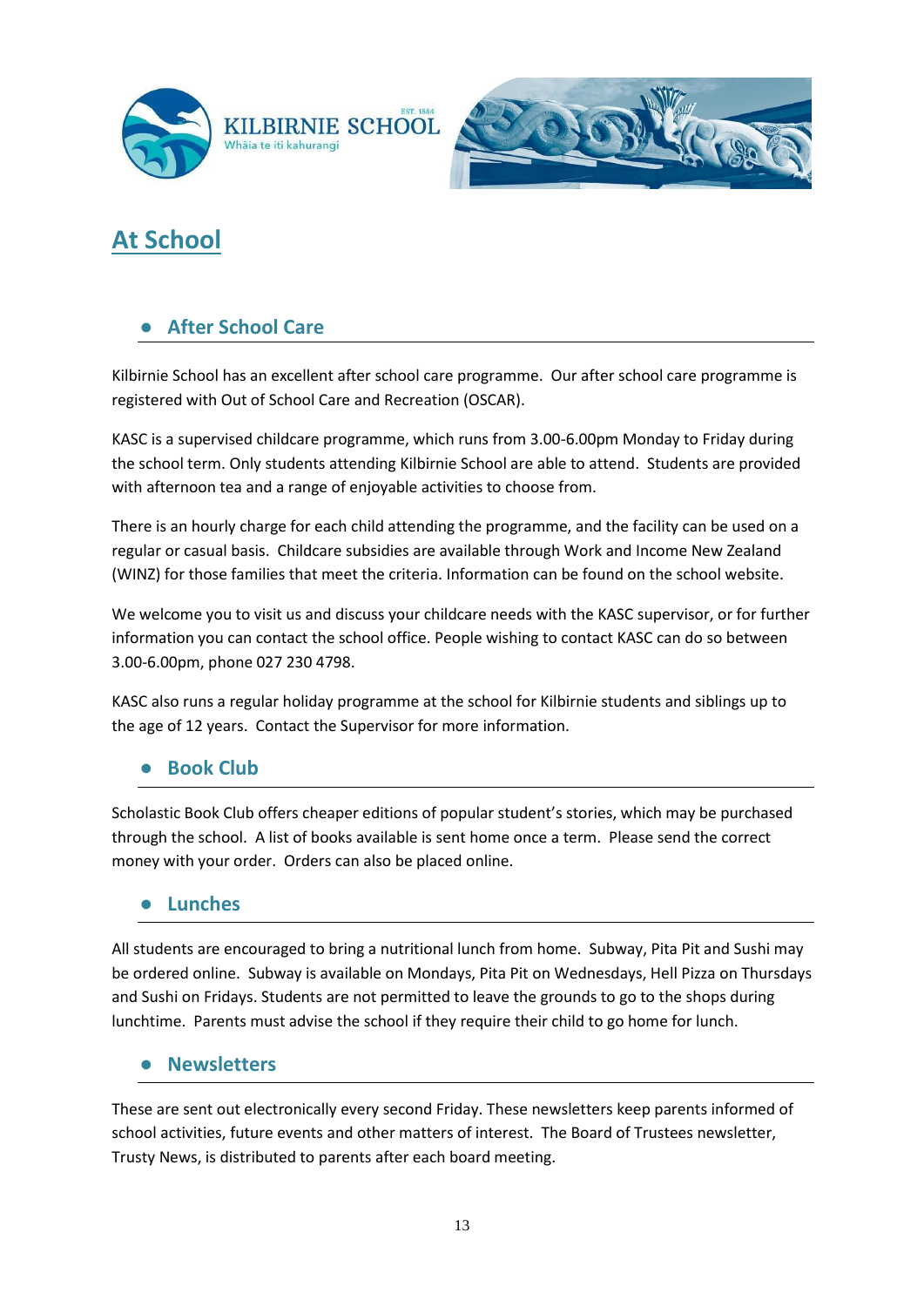



#### **Parent Involvement**

Parents support the school in many ways. Some are part of the Parentlink group that meets regularly to plan for a range of fundraising activities eg disco, market night etc. Parents also support management of the school pool through water testing, supervision and working bees.

Other parent support is demonstrated through membership of the Board of Trustees, providing additional support in the classroom or for off-site excursions, helping as sports coaches or through other activities in and around the school. Parents interested in providing support to the school would be welcome to do so by contacting the school, e.g. teacher or principal.

It is school policy that on trips outside the school there should be an adequate child/adult ratio. Forms are sent home requesting parent help. If parents provide transport, a seat belt and booster seat for younger children must be available for each child and must be used. All cars must have a current Warrant of Fitness.

Each year the contact details of each family and other useful information for parents is published in a parent directory. If you consent to making your details available, you will be sent a copy of the information to correct before the directory is printed.

#### ● **Sun Hats**

Sun hats with a wide brim must be worn by all students during the interval and lunchtime breaks in terms 1 and 4 and students are encouraged to wear sunscreen. Students without hats will be requested to play in the shaded areas.

School sun hats may be purchased from the office.

#### ● **Swimming Pool**

The heated school pool is open for Kilbirnie children and their parents/whãnau outside school hours from November to March. Keys may be purchased from the school office.

#### ● **Health & Safety**

Whilst at school we make every effort to ensure that students are able to learn and play in a safe environment. It is inevitable that accidents will occur from time to time, and it is our aim to minimize the occurrence of such accidents. Specifically, in an effort to maintain a safe environment, we undertake the following safety procedures:

- Regular emergency drills are held.
- All buildings are checked for safety compliance by an independent agency annually.
- The caretaker conducts regular checks for potential hazards around the school. These are formally recorded and action taken to attend to concerns.